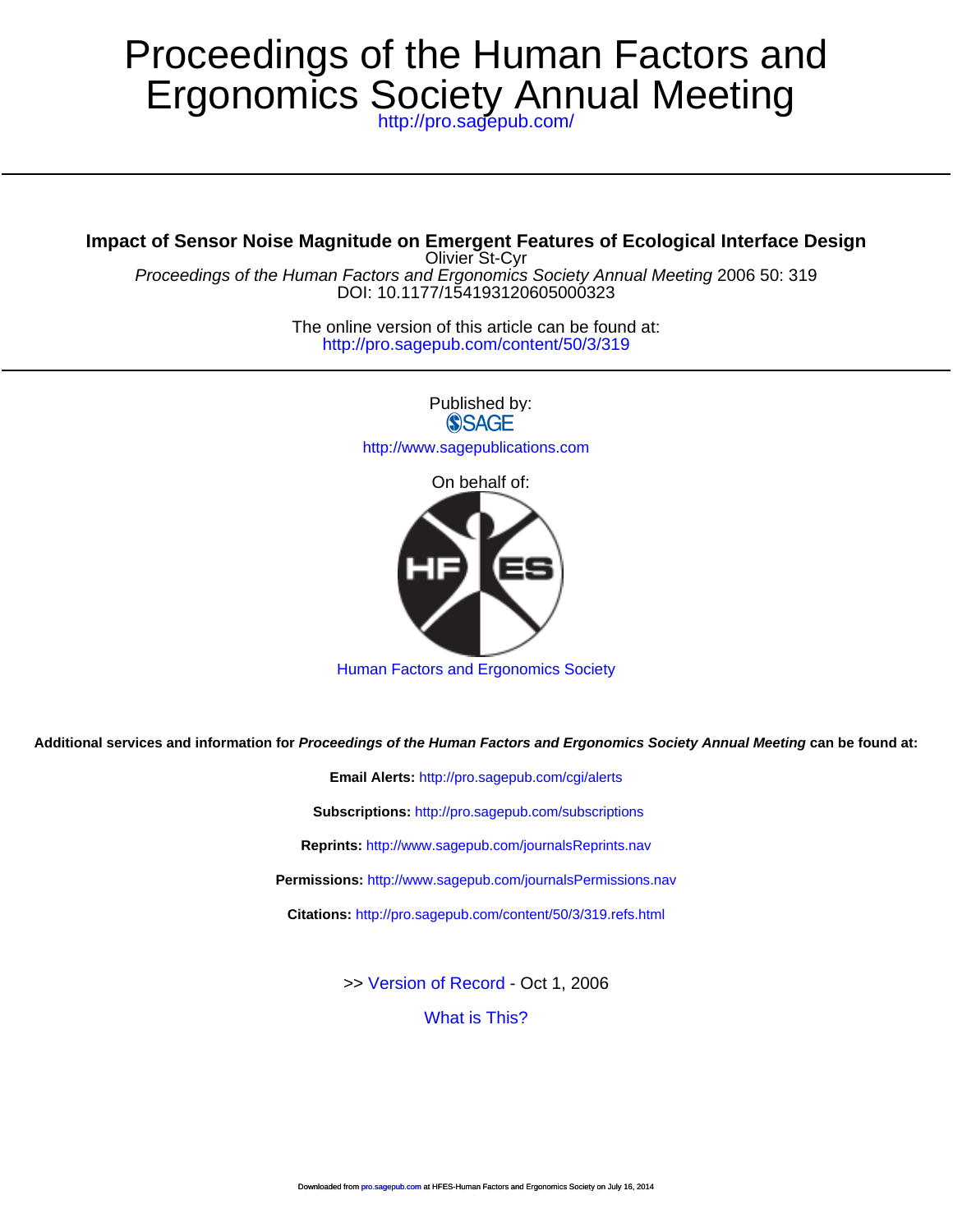Olivier St-Cyr<sup>1</sup> Cognitive Engineering Laboratory Department of Mechanical and Industrial Engineering University of Toronto, Toronto, Ontario, Canada

This paper describes a study on the impact of sensor noise magnitude on the emergent features of an Ecological Interface Design (EID) interface using a representative thermal-hydraulic process simulation. Previous studies conducted by St-Cyr and Vicente (2004, 2005) showed no difference between EID and Single-Sensor Single-Indicator (SSSI) interfaces when the magnitude of sensor noise was globally increased to all sensors. However, to date, no study investigated the impact of gradually increasing sensor noise magnitude to selected sensors that are used to derive emergent features portrayed on EID interfaces. The current study filled part of this gap by locally increasing the magnitude of sensor noise. Results show that performance of EID group decreased, while performance of the SSSI group did not. However, the performance of EID participants was not inferior to that of SSSI participants. This is explained by the fact that participants in the EID condition had to deal with distorted emergent features.

#### **INTRODUCTION**

Ecological Interface Design (EID; Vicente and Rasmussen, 1992) is a framework for designing human-machine interfaces for complex systems. Over the past years, the framework has been applied to a variety of domains such as process control, medical systems, and training and education (see Vicente, 2002, for a comprehensive review). To implement EID interfaces, several sensors are used to acquire data about the work domain and display them in meaningful graphical representations, creating emergent features, "a property of the configuration of individual variables that emerges on the display to signal a significant task-relevant, integrated variable" (Wickens, Lee, Liu, and Gordon-Becker, 2004, p. 205). Figure 1 shows an example of an emergent feature.



 $\overline{a}$ Figure 1. Emergent feature showing the relationship between Mass Input and Mass Output (slope of the line) in a feedwater process. In this emergent feature, the Mass Input bar graph is derived from raw sensor data (e.g., flow rates of several input valves) (adapted from Vicente, 1999).

Computer interfaces that capitalize upon graphical representation of a process through the use of emergent features have several advantages. For instance, emergent features represent the constraints on the system in ways that these constraints can be easily perceived. In fact, the direct perception of these emergent features can replace the more cognitively demanding computation of derived quantities (Bennett and Flach, 1992). However, since emergent features are derived from low-level data (which are normally obtained through physical sensors), sensor noise may adversely affect high-level constraints to be portrayed on the interface, compromising the geometric forms of the emergent features (Reising and Sanderson, 2002a, 2002b).

When EID was introduced, Vicente and Rasmussen (1992) pointed out that noisy sensors are a source of data uncertainty that could compromise the robustness of emergent features in EID interfaces. More recently, Vicente (2002) pointed out two possible effects of sensor noise on EID interfaces. First, the robustness of EID interfaces might not be compromised by sensor noise due to the redundant constraints portrayed on the interface. Second, sensor noise may also confuse operators in their ability to distinguish between the displayed state and the true state of the work domain (cf. Vicente, Moray, Lee, Rasmussen, Jones, Brock, and Djemil, 1996).

#### **Previous Studies**

While a large number of studies have shown that EID improves performance (Vicente, 2002), only a few studies (Reising and Sanderson, 2002b, 2004; St-Cyr and Vicente, 2004, 2005) to date are related to the topic of sensors and EID. St-Cyr and Vicente (2004) first studied the impact of different magnitudes of sensor noise on operators' performance using EID and Single-Sensor Single-Indicator

<sup>1</sup> Now with Atomic Energy of Canada Limited, Mississauga, Ontario, Canada.

Downloaded from [pro.sagepub.com](http://pro.sagepub.com/) at HFES-Human Factors and Ergonomics Society on July 16, 2014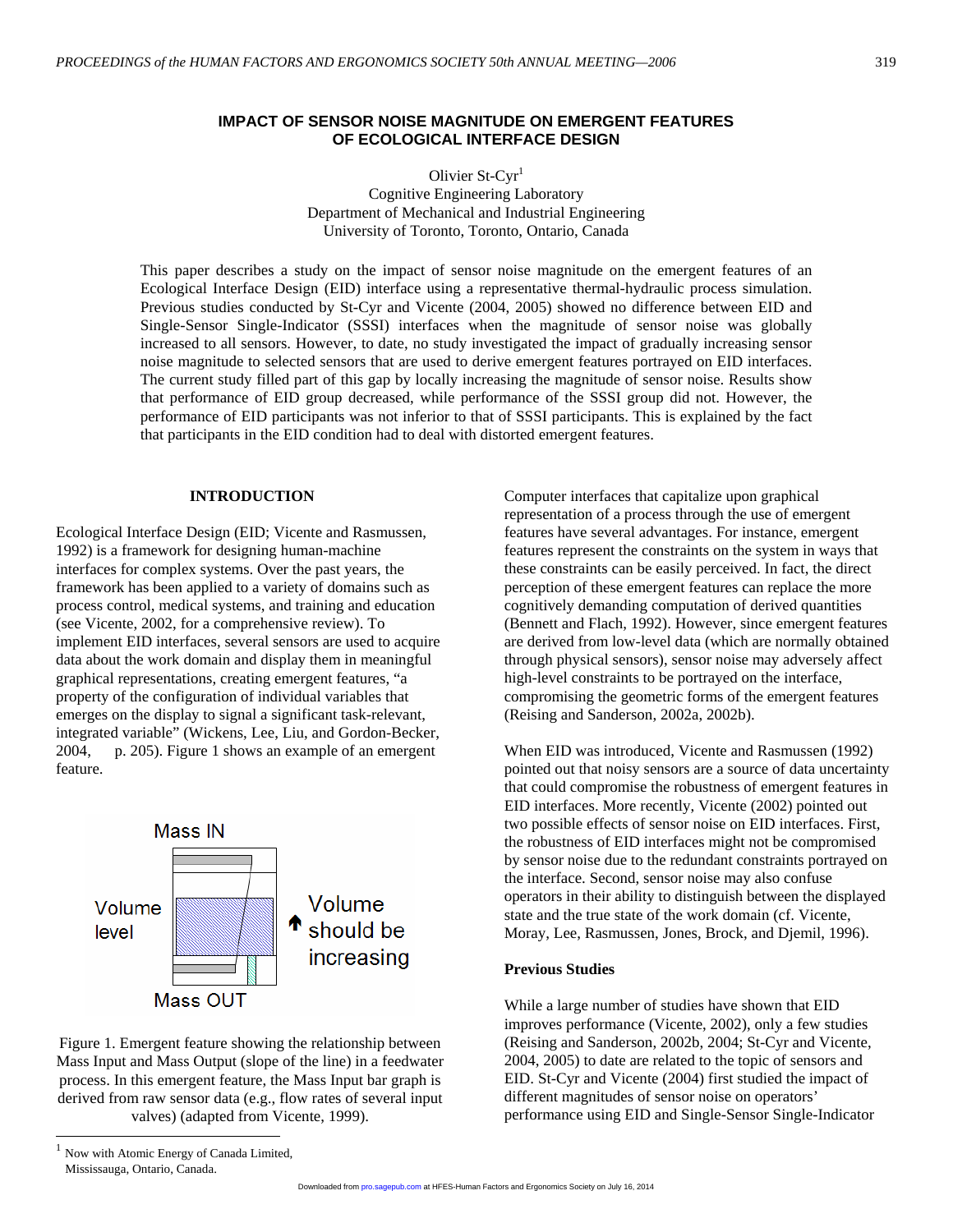(SSSI) interfaces. Their results show that EID participants performed significantly better than SSSI participants when the level of sensor noise corresponded to industry average. Then, when the magnitude of the noise was increased, no significant differences were observed between the two groups. In spite of this, there were several limitations to their study.

St-Cyr and Vicente (2005) addressed some of these limitations. However, in both studies, the magnitude of sensor noise was globally increased to all sensors of the EID and SSSI interfaces. It is highly unlikely that full scale process control systems would experience such perturbations. Erratic readings may well happen to a few sensors, but not to all sensors at the same time. It is therefore relevant to study the impact of locally increasing sensor noise magnitude to selected sensors that are used to portray emergent features (cf. Reising and Sanderson, 2002a) Such study would be more representative of situations experienced by operators of full scale process control systems.

## **Current study**

The study described in this paper was designed to fill this gap and assess the effects of the presence and magnitude of sensor noise on performance and control stability using EID versus SSSI interfaces. The magnitude of sensor noise was gradually increased to selected sensors used to derive emergent features.

## **Hypothesis**

Based on the literature outlined above, it was predicted that as the magnitude of sensor noise increases, performance would worsen and stability to decrease for EID participants only. Moreover, the performance and stability of SSSI participants should remain unchanged. This prediction is based on the fact that EID participants will have to deal with distorted emergent features while SSSI participants will not.

## **METHOD**

#### **Participants**

The twenty participants were engineering undergraduate students from the department of Mechanical and Industrial Engineering at the University of Toronto. Participants (8 females and 12 males) were between the ages of 18 to 24 years old (mean  $= 21$ ). They were all selected based on their willingness to participate, their expertise with computer systems, and their cognitive style (see Torenvliet, Jamieson, and Vicente, 2000 for more details). All participants had taken at least two courses in physics. Each participant was paid at a maximum rate of \$10 per hour (\$5 for each hour, \$3 for completing the study, and \$2 for good performance).

#### **Apparatus**

The study was conducted using the DUal Reservoir Simulation (DURESS) III, a representative thermal-hydraulic process simulation. The goals of the simulation were to keep two water reservoirs at a prescribed temperature (**T1ºC** and **T2ºC**) and satisfy two outputs demand flow rates (**D1** and **D2**). Two different DURESS interfaces were originally developed (Vicente & Rasmussen, 1990; Pawlak & Vicente, 1996). The P interface (Figure 2) and the P+F interface (Figure 3).



Figure 2. The P interface displays primarily physical information about the system.



Figure 3. The P+F interface (designed using the EID framework) displays both physical and functional information by means of emergent features derived from low-level sensor data.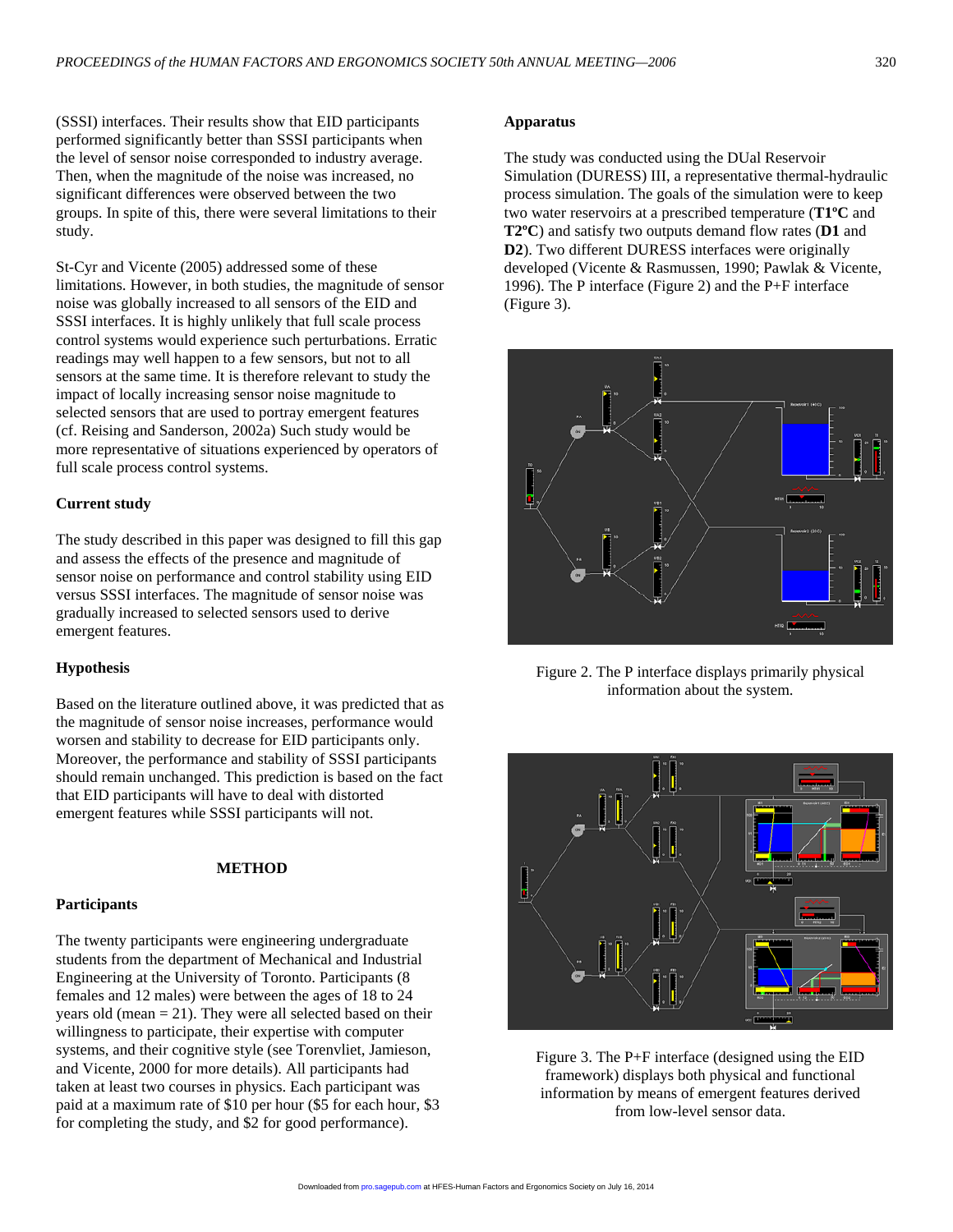Based on a sensor-annotated abstraction hierarchy analysis (Reising, 1999; Reising and Sanderson, 2002b) of DURESS III, it was decided that the magnitude of sensor noise would be increased for sensors **FVA1** and **FVB1** (see Figure 3). These sensors were chosen because they bear the greatest impact to the emergent features of DURESS III, as calculated by the DURESS equations outlined in Vicente (1999).

A new DURESS III interface had to be developed because sensors **FVA1** and **FVB1** were not displayed on the P interface. The P+S interface was created as the SSSI interface for the current study (Figure 4).



Figure 4. The P+S interface includes all 15 sensors of the P+F interface. However, it does not include the emergent features portrayed on the P+F interface.

White normally distributed Gaussian noise was added to true readings in the form of an accuracy range (e.g.,  $\pm$  2°C). Then, a scaling multiplier was used to increase the magnitude of the noise. The simulation ran on SGI IRIS INDIGO R4400 and SGI OCTANE R10000 machines. Participants received feedback about the state of the system through 21" highresolution color graphics monitors and controlled the simulation using a computer mouse.

#### **Design and Experimental Procedure**

The study followed a mixed design with interface as a between-participants factor and noise magnitude as a withinparticipants factor. Ten participants were assigned to either the P+S interface or the P+F interface. Participants were trained for a period of two hours on how to operate the simulation using their respective interface. After the training session, participants completed a brief questionnaire to test their level of understanding of the simulation.

Participants had to complete 80 trials (averaging to 25 onehour daily sessions). For each trial, participants were presented with a shutdown system and were asked to bring the simulation to a steady-state, condition in which the four system's goals had to be met for five consecutive minutes. During the first 60 trials (three identical blocks of 20 trials), a level of noise corresponding to industrial averages was introduced to all 15 sensors of the P+S and P+F interfaces (learning phase). The magnitude of sensor noise was then simultaneously increased for sensors **FVA1** and **FVB1** of the P+S and P+F interfaces (trials 61 to 80, one block of 20 trials). The magnitude of the noise was gradually increased between trials based on scaling multipliers. For example, a multiplier of 3 increased the magnitude of industry average sensor noise by three times. See Table 1 for a distribution of the scaling multipliers over the last 20 trials.

| Table 1. Distribution of the scaling |
|--------------------------------------|
| multipliers for trials 61 to 110.    |

| <b>Scaling multipliers</b> | <b>Trials in Block 4</b> |
|----------------------------|--------------------------|
| 5                          | 61, 62                   |
| 10                         | 63, 64                   |
| 15                         | 65,66                    |
| 20                         | 67, 68                   |
| 25                         | 69,70                    |
| 30                         | 71, 72                   |
| 35                         | 73, 74                   |
| 40                         | 75,76                    |
| 45                         | 77, 78                   |
| 50                         | 79,80                    |

## **Measures**

Trial Completion Time (TCT): this measure was defined as the time (in seconds) it took participants to bring the simulation to steady-state. At the end of this time the trial ended automatically.

Number of Oscillations (NO): this measure assessed participants' control stability by counting the number of times the four goal variables (two output demands and two temperatures demands) oscillated above and below the target regions in a trial. Data were stored in time-stamped data logs that were collected from the simulation in an unobtrusive way while participants completed the study.

Control Recipes (CR): Control recipes provided a subjective assessment of control strategies used by participants. One measure was used to make this assessment: statements of actions supporting control based on emergent features. Participants were asked to complete seven control recipes over the course of the study (after trials 10, 20, 40, 60, 70, and 80), including one before performing any trials. To simplify the analysis, the discussion will be centered on the last three control recipes (after trials 60, 70 and 80). Only control recipes of P+F participants were analyzed, since the P+S interface did not include any emergent features.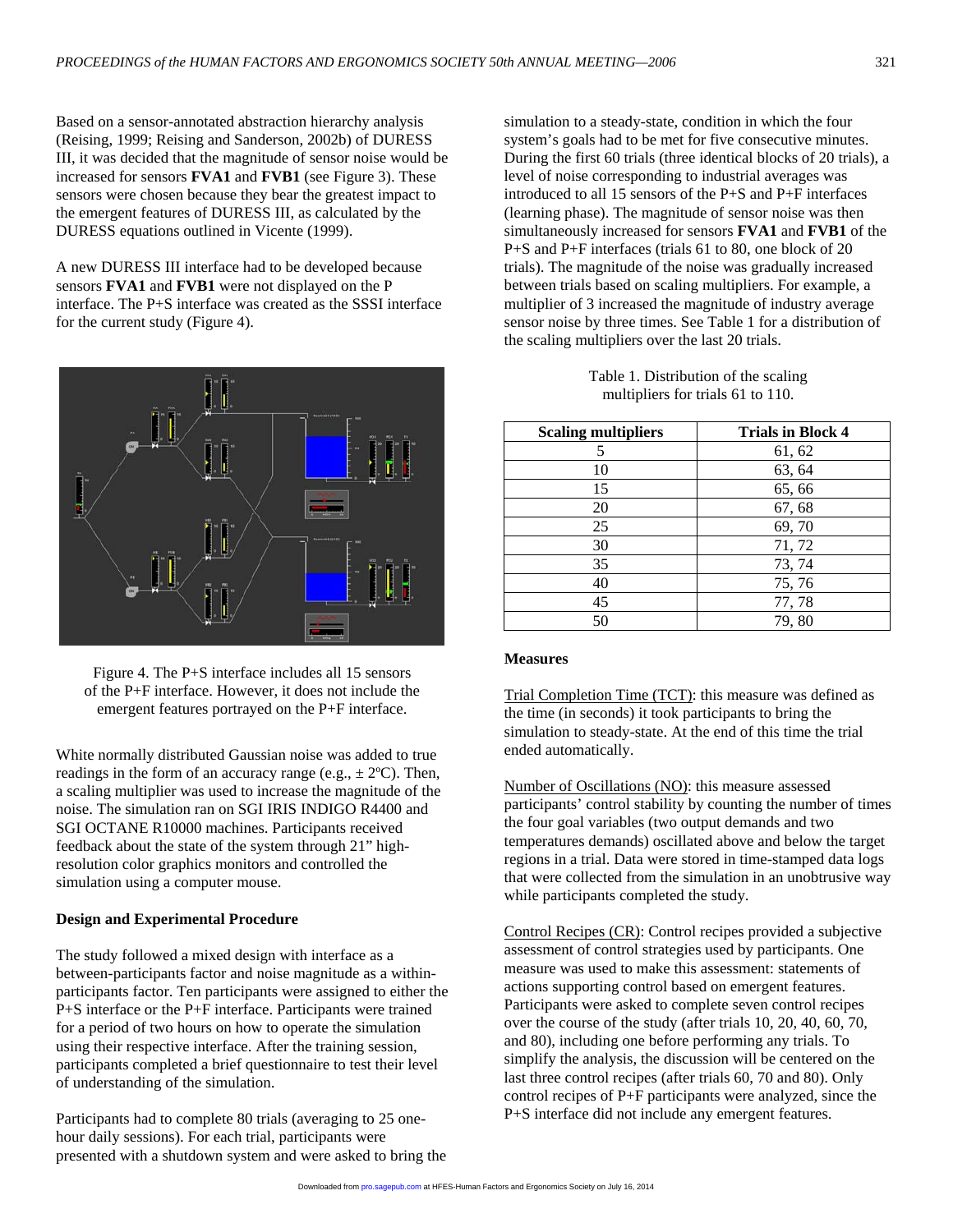## **RESULTS**

The 80 trials were divided into four blocks of 20 trials. For each trial, data values were extracted from the log files for each participant. Data were then averaged by blocks and interface groups. TCT results are shown in Figure 5.

Results from the TCT measure suggest a learning effect over the first 60 trials for both the P+S and P+F groups. From block 1 through block 3, the P+F group was significantly faster than the P+S group with industrial average sensor noise. Once noise was locally and gradually increased in sensors **FVA1** and **FVB1** (block 4), performance worsened only for participants in the P+F group, while participants in the P+S group continued to improve. By the end of block 4, there was no statistical difference between the P+S and P+F group. Hence, the P+F group lost its performance benefit over the P+S group in block 4, but was not worse than the P+S group.





Results for the number of oscillations (Figure 6) suggest that control actions of P+F participants seemed more stable than P+S participants during the first three blocks, although results were not statistically significant. There was no statistically significant difference between the two groups once sensor noise was gradually increased in block 4. However, participants in the P+F group experienced a slight increase in number of oscillations while participants in the P+S group did not experience any increase.

Results for the control recipes show that by the end of block 3, 8 out of 10 P+F participants reported using emergent features (mass balance and/or energy balance) to control DURESS III. By the middle of block 4, only 4 participants out of 10 reported using emergent features to control DURESS III while the magnitude of sensor noise was gradually increased. This is a significant decrease (nonparametric Fisher test for small sample size:  $p = 0.01$ ) exact, two-tailed). By the end of block 4, only 3 participants out of 10 reported using emergent features, a significant

decrease (nonparametric Fisher test for small sample size:  $p = 0.003$  exact, two-tailed) when compared to the end of block 3. Figure 7 shows the number P+F participants who reported using emergent features to control DURESS III.



Figure 6. Averaged Number of Oscillations for each of the four experimental blocks.



Figure 7. P+F participants who reported using emergent features.

#### **DISCUSSION**

The aim of the current study was to determine the impact of sensor noise on emergent features of an EID interface. Performance results from the first three blocks replicate results obtained in St-Cyr and Vicente (2004, 2005). That is, under industrial average sensor noise, both interface groups showed learning over the first 60 trials. Moreover, the P+F group was significantly faster than the P+S group in all three blocks of the learning phase. These results indicate that the robustness of the P+F interface was not compromised when sensors were within their normal ranges of operation.

The results also show that when the magnitude of sensor noise was gradually increased in indicators **FVA1** and **FVB1**, only